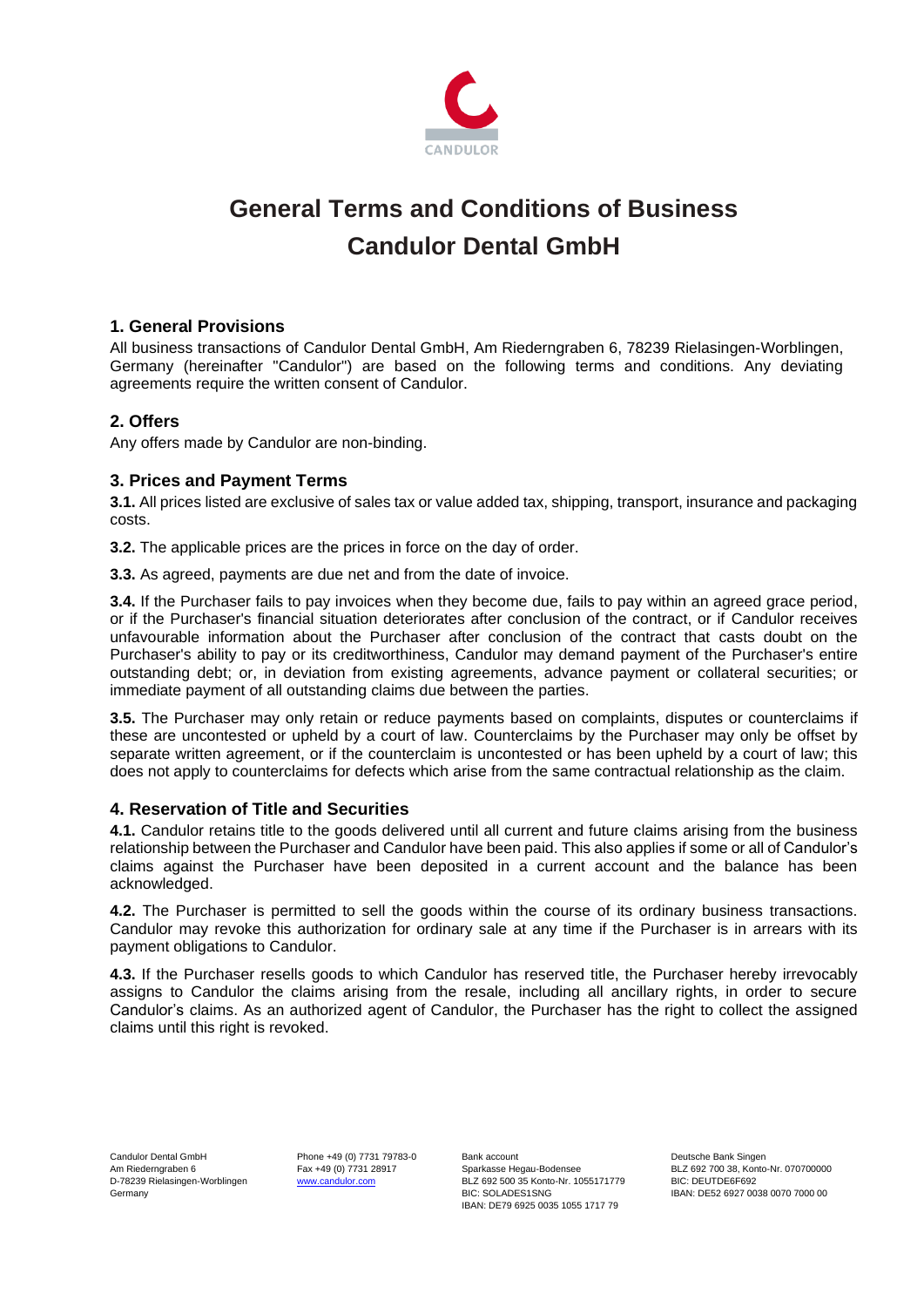

If the right is revoked, the Purchaser must give Candulor the required information about the claims and the debtor(s) (third-party purchaser(s)). Candulor may then either notify the debtors (third-party purchasers) itself or ask the Purchaser to notify them and provide evidence of the notification. The assignment expires when the Purchaser pays to Candulor the price of the delivered goods, including all ancillary claims, as well as all claims arising from the ongoing business relationship with Candulor. The Purchaser must notify Candulor immediately if third parties wish to register or assert a right to its goods, e.g. by attachment.

**4.4.** The Purchaser shall insure the goods to which Candulor has reserved title at its own expense against the risks of loss, damage and deterioration, in particular by fire, natural hazards and burglary, and provide evidence of the insurance cover to Candulor.

The Purchaser hereby irrevocably assigns its insurance claims against the insurance provider to Candulor. The assignment is subject to the resolutory condition [*auflösenden Bedingung*] that the Purchaser pays the claims to be secured. The Purchaser undertakes to notify the insurance company of this assignment when buying the insurance cover.

**4.5.** If the value of the securities to which Candulor is entitled exceeds the claims to be secured against the Purchaser by more than 10%, Candulor shall select securities of equivalent value to be released.

# **5. Further Rights if the Purchaser is in Payment Arrears**

If the Purchaser is in payment arrears, Candulor reserves the right to cancel orders or remaining orders without compensation after eight days following the due date for payment. While the Purchaser is in arrears with a payment arising from the business relationship with Candulor, all of Candulor's obligations relating to accepted orders (obligation to deliver, obligation to deliver by the date agreed) shall be suspended. Candulor may also withdraw from the contract if the Purchaser has provided false information without which Candulor would not have entered into the contract based on its usual business experience. Furthermore, Candulor may withdraw from the contract if a substantial deterioration of the Purchaser's earning capacity or financial situation has become known or has occurred after conclusion of the contract, unless the Purchaser immediately offers payment concurrently with performance or provides security for Candulor's claims. After withdrawal from the contract, both parties must return any goods provided, unless both parties have complied with their obligations in full. However, the Purchaser must reimburse Candulor for any decline in value since the contract was concluded, any expenses incurred, and lost profits.

## **6. Transfer of Risk, Transport Damage, Availability of Goods**

Candulor delivers according to the agreed Incoterms. Upon receipt, the Purchaser shall inspect the goods for transport damage, inform the transport person and Candulor immediately of any transport damage, and ask the transport person to sign a damage note.

If the goods are not available and this is attributable to Candulor, Candulor can withdraw from the contract. In this case, Candulor shall immediately inform the Purchaser of the unavailability and shall immediately refund any consideration provided.

Candulor is entitled to make partial deliveries if the Purchaser can be reasonably expected to accept this.

## **7. Notice of Defects, Claims for Defects**

Candulor's liability for defects in the goods it delivers is as follows, excluding further claims:

**7.1.** The Purchaser must notify Candulor of defects in writing without delay, enclosing the delivery note. Obvious defects must be notified within eight days of receipt of the goods, hidden defects within eight days after they have become apparent.

Candulor Dental GmbH Phone +49 (0) 7731 79783-0 Bank account Bank account Deutsche Bank Singen<br>Am Riederngraben 6 Fax +49 (0) 7731 28917 Sparkasse Hegau-Bodensee Bank BLZ 692 700 38. Konto Am Riederngraben 6 Fax +49 (0) 7731 28917 Sparkasse Hegau-Bodensee Buz 692 700 38, Konto-Nr. 070700000<br>D-78239 Rielasingen-Worblingen Werklam Martical Munch and BLZ 692 500 35 Konto-Nr. 1055171779 BIC: DEUTDE6F692 D-78239 Rielasingen-Worblingen [www.candulor.com](http://www.candulor.com/) BLZ 692 500 35 Konto-Nr. 1055171779<br>Germany BIC: SOLADES1SNG IBAN: DE79 6925 0035 1055 1717 79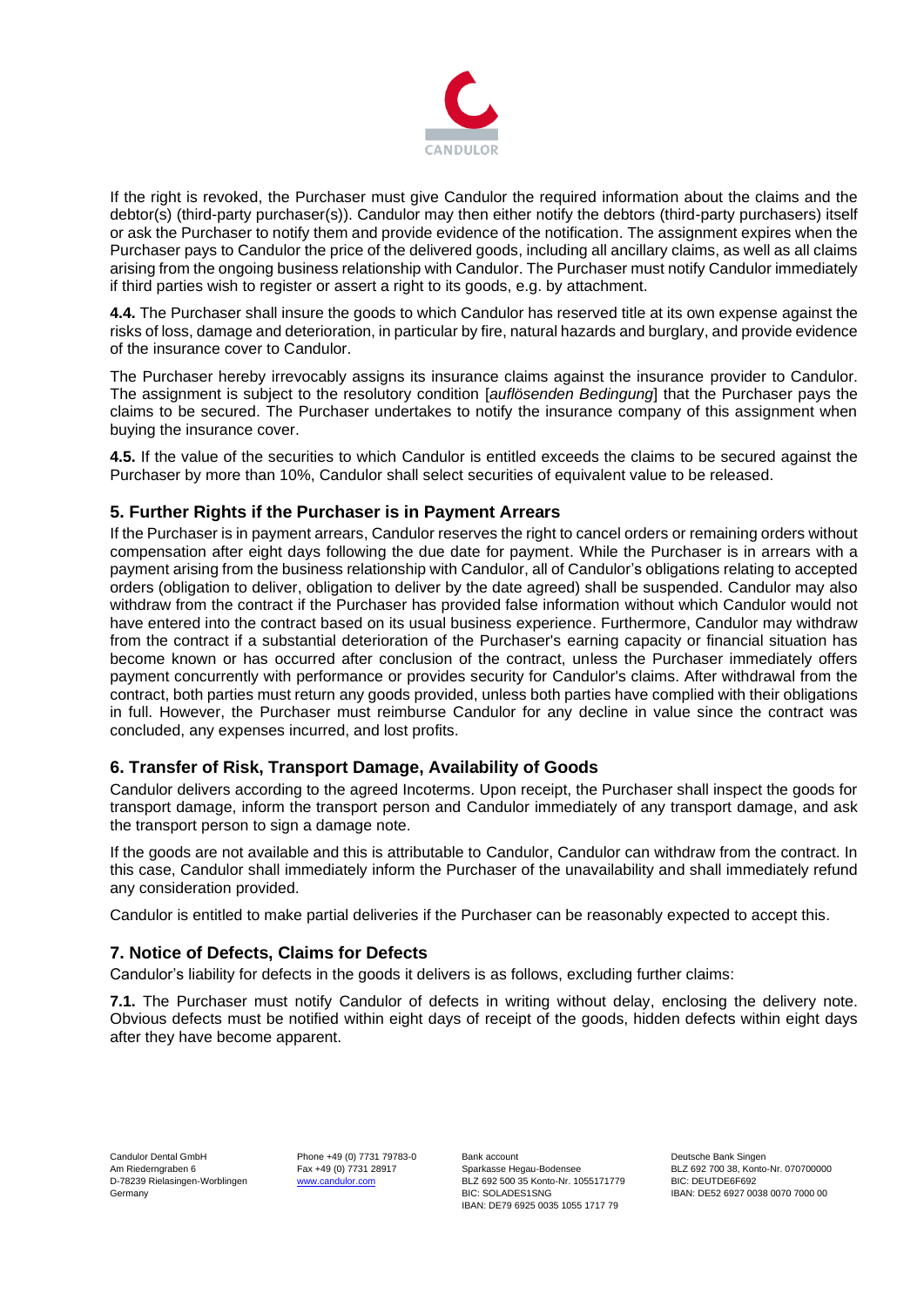

**7.2.** The Purchaser shall have no claim for defects in cases of minor deviation from the agreed quality, minor impairment of usability, natural wear and tear, or damage that occurs after the transfer of risk as a result of incorrect or negligent handling, excessive strain, unsuitable operating equipment or specific external factors that are not envisaged in the contract.

**7.3.** Candulor is not liable for defects that are not notified in timely manner. Candulor shall not be responsible for damage caused by unsuitable or improper use or handling by the user nor by failure to observe the instructions for use or operation.

**7.4.** Candulor shall, at its option, either repair defective goods or deliver faultless goods as replacements. If this attempt to remedy the defect fails, the Purchaser may demand an appropriate reduction of the purchase price or cancellation of the individual purchase, or – in the case of a non-minor defect – compensation within the limitations of clause 10. Any expenses that arise in connection with the supplementary performance because the goods have been taken to a place other than the agreed place of performance will only be borne by Candulor if this has been agreed in writing.

# **8. Delivery Times**

Delivery times are specified on the respective business documents or agreed separately. Delays due to force majeure, shortage of raw materials, defects in the operating equipment and the production machines, fire, interruption in the supply of energy, cessation of work, or other impediments release Candulor from delivery periods and dates, even if these have been expressly agreed. In the event of non-compliance with contractually agreed delivery periods and dates, the Purchaser may only withdraw from the contract after a reasonable grace period.

# **9. Export Control Regulations**

The Purchaser must provide information on the end user of the goods (legal entity or natural person) and must complete the "End-User Certificate" provided by Candulor in full if the goods to be delivered to the Purchaser

a. are classified as a dual-use product (according to Council Regulation (EC) No. 428/2009 of 5 May 2009 (EU Dual-Use Regulation) and/or the Swiss Goods Control Regulation / GKV (SR 946.202.1) and/or the US EAR Regulations (with an Export Control Classification Number (ECCN))

OR

b. are to be shipped to countries that are subject to corresponding embargo rules.

Depending on the information provided by the Purchaser, Candulor may request additional information about the transaction in order to apply for any export control licence that may be required.

If performance of a contract/offer is not possible due to German, US, or other applicable national, European, or international provisions of foreign trade law or embargoes, or if other sanctions obstruct performance, the Purchaser cannot make any claims – regardless of their legal basis – against Candulor.

Candulor Dental GmbH Phone +49 (0) 7731 79783-0 Bank account Bank account Deutsche Bank Singen<br>Am Riederngraben 6 Cass +49 (0) 7731 28917 Sparkasse Hegau-Bodensee Cass BLZ 692 700 38, Konto Am Riederngraben 6 Fax +49 (0) 7731 28917 Sparkasse Hegau-Bodensee Buz 692 700 38, Konto-Nr. 070700000<br>D-78239 Rielasingen-Worblingen Werklam Martical Munch and BLZ 692 500 35 Konto-Nr. 1055171779 BIC: DEUTDE6F692 D-78239 Rielasingen-Worblingen [www.candulor.com](http://www.candulor.com/) BLZ 692 500 35 Konto-Nr. 1055171779<br>Germany BIC: SOLADES1SNG IBAN: DE79 6925 0035 1055 1717 79